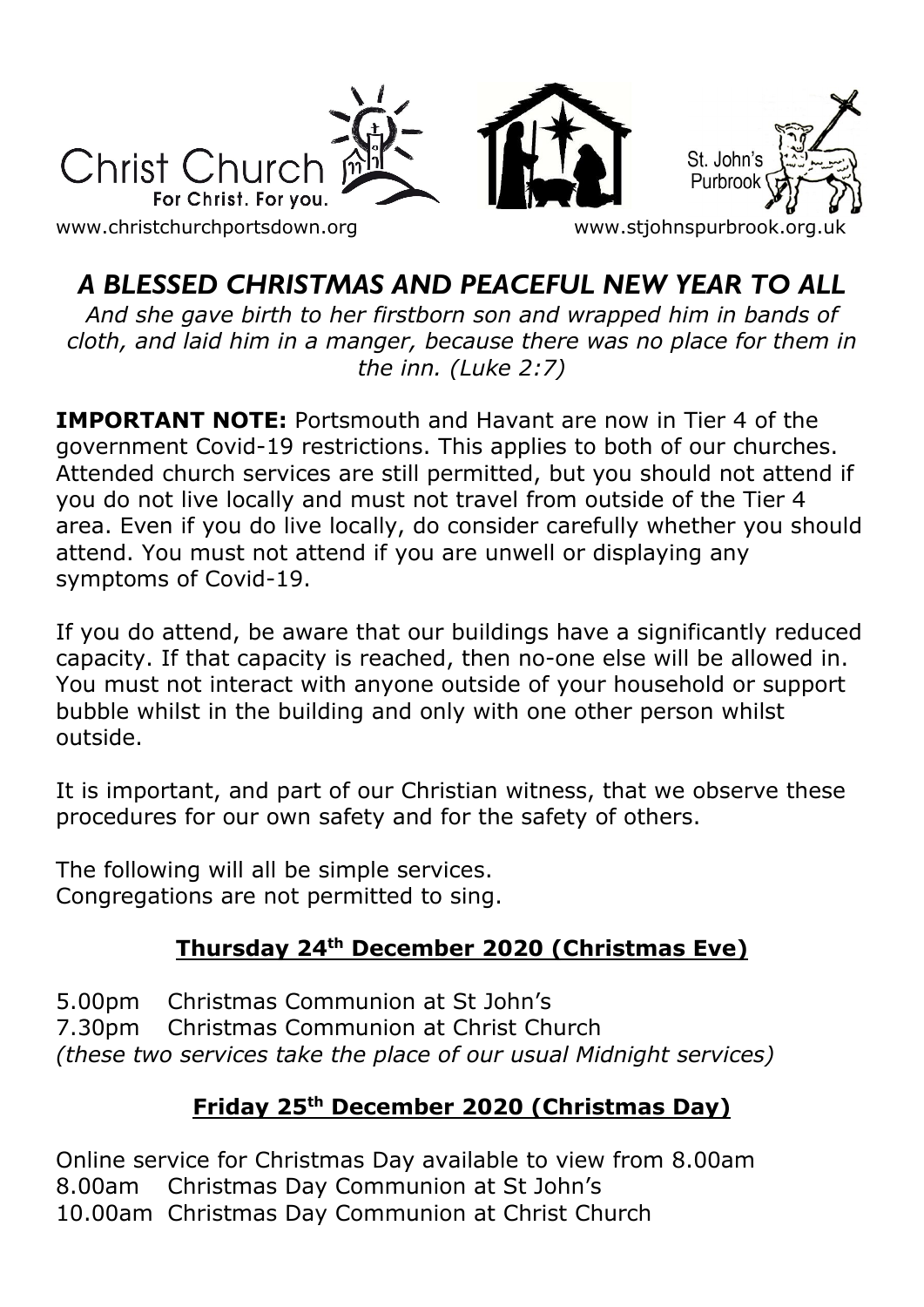## **Sunday 27th December 2020 (1st Sunday of Christmas)**

- 9.00am Holy Communion at St John's
- 10.30am Morning Worship online
- 3.00pm Holy Communion at Christ Church

### **Sunday 3 rd January 2021 (Epiphany)**

- 9.00am Holy Communion at St John's
- 10.30am Morning Worship online
- 3.00pm Service of the Word at Christ Church

| <b>CONTACTS</b>      |                                            |
|----------------------|--------------------------------------------|
| Vicar                | <b>Revd Andy Wilson</b> (day off Monday)   |
|                      | vicar@christchurchportsdown.org            |
|                      | purbrookvicar@gmail.com                    |
| <b>Associate</b>     | <b>Revd Laura Cameron</b>                  |
| <b>Minister</b>      | revdlauracameron@gmail.com                 |
| Curate               | <b>Revd Matt Grove</b> (day off Friday)    |
|                      | matt.grove@christchurchportsdown.org       |
| <b>Churchwarden</b>  | <b>Bill Jeffery</b>                        |
| <b>SJP</b>           | purbrookchurch@gmail.com                   |
| Churchwarden         | <b>Stephen Anderson</b>                    |
| <b>CCP</b>           | stephen.anderson@christchurchportsdown.org |
| <b>Churchwarden</b>  | <b>Karina Golledge</b>                     |
| <b>CCP</b>           | thegolledges@btinternet.com                |
| <b>Administrator</b> | <b>Emma Evans</b>                          |
|                      | parish.office@christchurchportsdown.org    |
| <b>Hall Manager</b>  | Jacqui Wilson                              |
| <b>CCP</b>           | hall.manager@christchurchportsdown.org     |
| Website              | <b>Matt Doe</b>                            |
|                      | webmaster@christchurchportsdown.org        |

#### **CHRISTMAS EVE**

#### **Collect**

Eternal God, who made this most holy night to shine with the brightness of your one true light: bring us, who have known the revelation of that light on earth, to see the radiance of your heavenly glory; through Jesus Christ your Son our Lord, who is alive and reigns with you, in the unity of the Holy Spirit, one God, now and for ever. Amen.

#### **Hebrews 1.1–4**

 $1$  Long ago God spoke to our ancestors in many and various ways by the prophets, 2 but in these last days he has spoken to us by a Son, whom he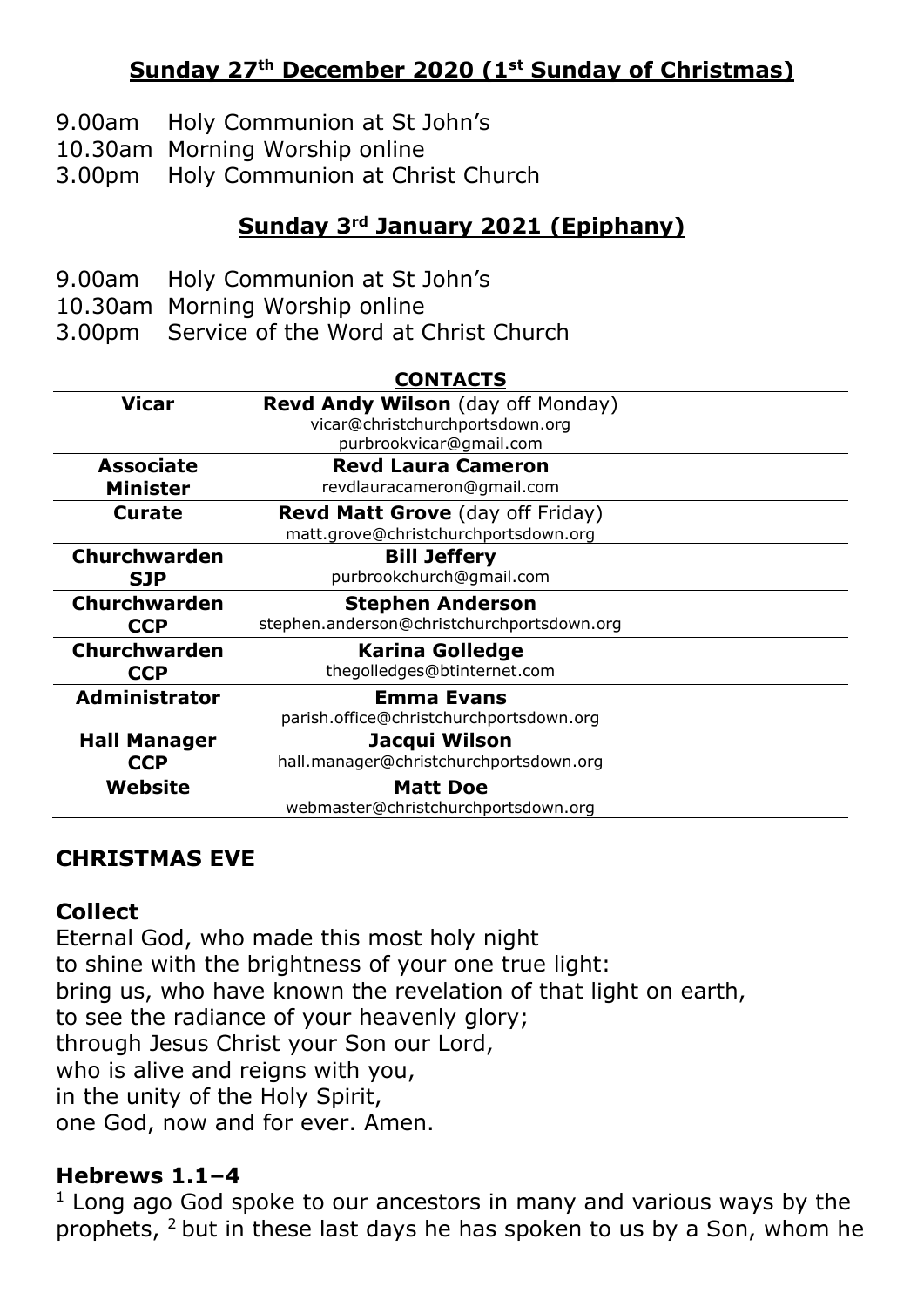appointed heir of all things, through whom he also created the worlds.  $3$ He is the reflection of God's glory and the exact imprint of God's very being, and he sustains all things by his powerful word. When he had made purification for sins, he sat down at the right hand of the Majesty on high, <sup>4</sup> having become as much superior to angels as the name he has inherited is more excellent than theirs.

### **Luke 2.1–14**

 $1$  In those days a decree went out from Emperor Augustus that all the world should be registered.  $2$  This was the first registration and was taken while Quirinius was governor of Syria.  $3$  All went to their own towns to be registered. <sup>4</sup>Joseph also went from the town of Nazareth in Galilee to Judea, to the city of David called Bethlehem, because he was descended from the house and family of David.<sup>5</sup> He went to be registered with Mary, to whom he was engaged and who was expecting a child.  $6$  While they were there, the time came for her to deliver her child.  $<sup>7</sup>$  And she gave</sup> birth to her firstborn son and wrapped him in bands of cloth, and laid him in a manger, because there was no place for them in the inn. <sup>8</sup> In that region there were shepherds living in the fields, keeping watch over their flock by night.  $9$  Then an angel of the Lord stood before them, and the glory of the Lord shone around them, and they were terrified.  $10$  But the angel said to them, 'Do not be afraid; for see $-$ I am bringing you good news of great joy for all the people:  $11$  to you is born this day in the city of David a Saviour, who is the Messiah, the Lord.  $12$  This will be a sign for you: you will find a child wrapped in bands of cloth and lying in a manger.<sup>' 13</sup> And suddenly there was with the angel a multitude of the heavenly host, praising God and saying,

<sup>14</sup> 'Glory to God in the highest heaven,

and on earth peace among those whom he favours!'

# **CHRISTMAS DAY**

#### **Collect**

Lord Jesus Christ, your birth at Bethlehem draws us to kneel in wonder at heaven touching earth: accept our heartfelt praise as we worship you, our Saviour and our eternal God. Amen.

#### **John 1.1–14**

<sup>1</sup> In the beginning was the Word, and the Word was with God, and the Word was God.  $2$  He was in the beginning with God.  $3$  All things came into being through him, and without him not one thing came into being. What has come into being <sup>4</sup> in him was life, and the life was the light of all people. <sup>5</sup>The light shines in the darkness, and the darkness did not overcome it.